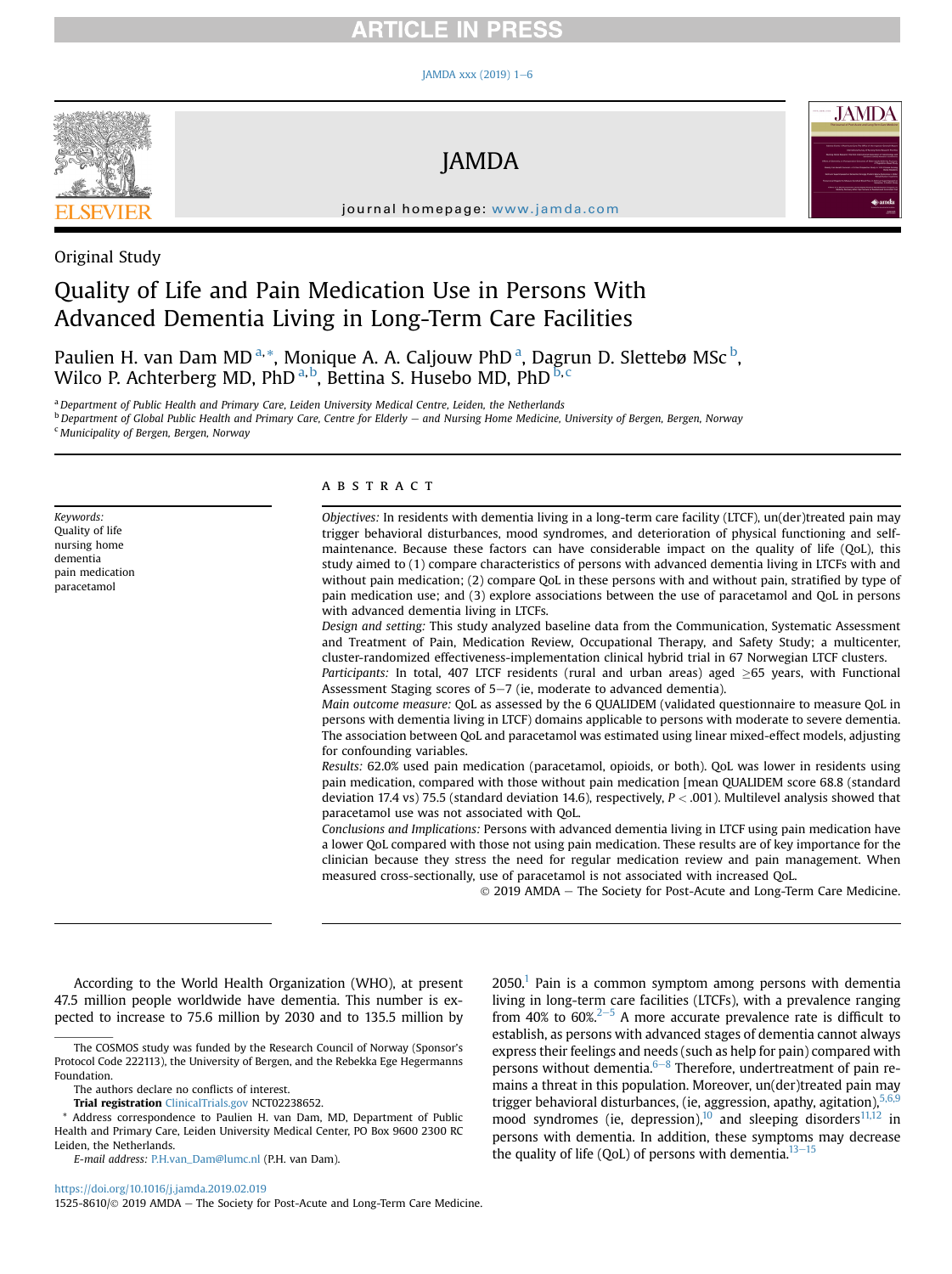# **RTICLE IN PRESS**

#### 2 P.H. van Dam et al. / JAMDA xxx (2019) 1-6

QoL is defined by the WHO as individuals' perception of their position in life in the context of the culture and value systems in which they live and in relation to their goals, expectations, standards, and concerns[.16](#page-4-0) Because persons with dementia are often unable to show/ explain their own goals, expectations, standards, and concerns, healthcare professionals may need to maintain QoL for them. A major component of this latter aim is to adequately treat symptoms that may have an impact on QoL, such as pain.<sup>[17](#page-4-0)</sup>

Several pain treatments have been evaluated regarding their influence on behavioral and mood problems of persons with dementia, irrespective of whether or not the person has pain. One such treatment is the use of paracetamol; the world's most frequently used analgesic and the first step of pain treatment in accordance with the WHO pain relief ladder.<sup>[18](#page-4-0)</sup> One study showed that persons with dementia were less socially isolated and more active during the intervention period with paracetamol compared with the placebo period.<sup>19</sup> In another study on pain treatment conducted in Norway, agitation and depression rates dropped significantly in the intervention group who received pain medication in a stepwise way. $9,20,21$  Moreover, staff distress diminished because of a reduction in residents' agitation and apathy. $^{22}$  Finally, another study showed that pain treatment improved sleeping disturbances over a short period of time in persons with dementia and depression.<sup>[23](#page-4-0)</sup>

Research on the relationship between pain, pain medication, and QoL in persons with dementia is relatively scarce. Therefore, the aims of this study were to (1) compare characteristics of persons with advanced dementia living in LTCFs with and without pain medication; (2) compare QoL in these persons with and without pain, stratified by pain medication use (paracetamol, opioids, both paracetamol and opioids, or no pain medication); and (3) explore associations between the use of paracetamol and QoL in persons with advanced dementia living in LTCFs.

Our hypothesis was that persons with advanced dementia that use pain medication would have less pain and, consequently, would have a better QoL.

# Methods

## Study Design

This study made a cross-sectional secondary analysis of data from baseline measurements of the Communication, Systematic Assessment and Treatment of Pain, Medication Review, Occupational Therapy, and Safety (COSMOS) study; a multicenter, cluster randomized effectiveness-implementation clinical hybrid trial in 67 Norwegian LTCF clusters (conducted between August 2014 and December  $2015$ ).<sup>[24](#page-4-0)</sup> The main purpose of that study was to ameliorate QoL of individuals both with and without dementia by improving advance care planning, adequate assessment, and treatment of pain, implementing systematic medication reviews to reduce administration of unnecessary medication and systematic organization of individual activities. The intervention lasted 4 months with a follow-up period of 9 months post-baseline.

The COSMOS trial was approved by the Regional Committee for Medical and Health Research Ethics, West Norway (REK 2013/1765), and registered at [clinicaltrials.gov](http://clinicaltrials.gov) (NCT02238652).

Verbal and written informed consents were acquired in direct conversation with the resident (if possible) and his or her legal representative.

Inclusion criteria for this cross-sectional study were LTCF residents (in both rural and urban areas) aged  $\geq 65$  years, with Functional Assessment Staging (FAST) scores of  $5-7$  (ie, moderate, moderate severe and severe dementia). $25$ 

Patients with a life expectancy  $\leq 6$  months, or having schizophrenia were excluded.

# Measurements

Information on age, sex, and marital status were collected by nurses. To extract data on pain medication use (paracetamol and opioids), the treating elderly care physician provided a "Topical Medication Overview" (ie, a sheet with only the current prescribed and used medications, including dose). This medication overview was provided in the same week as the other data were collected. Use of paracetamol and/or opioids was defined as the use of paracetamol, opioids, or both on a continuous basis (ie, at least once a day).

The stage of dementia was obtained by the FAST measure.<sup>[25](#page-4-0)</sup> This is a tool to assess functional deterioration in different stages of de-mentia.<sup>[26](#page-4-0)</sup> FAST scores range from 1 (no objective or subjective functional decrement/normal aging) to 7 (severe dementia).

For the primary outcome, QoL, the validated questionnaire to measure QoL in persons with dementia living in LTCF (QUALIDEM) was used. $27$  For the primary outcome, QoL, the validated questionnaire, specifically developed to measure QoL in persons with dementia living in LTCF. $^{28}$  $^{28}$  $^{28}$  Moreover, of an established set of QoL instruments, it is considered to have the best-studied measurement properties.<sup>[29](#page-4-0)</sup> The instrument consists of 8 subscale domains (care relationship, positive affect, negative affect, restless tense behavior, social relations, social isolation, feeling at home, and occupation). For the present study, 19 of 37 items were deleted as recommended by the authors of the QUALIDEM manual for people with advanced de-mentia.<sup>[30](#page-4-0)</sup> Consequently, 6 domains were used for analysis (care relationship, positive affect, negative affect, restless tense behavior, social relationships, and social isolation). To compare different domain scores and to calculate an overall mean score, the scores were rescaled to a maximum of 100 points per domain by dividing the score by the maximum score of the domain and multiplying by 100. In this way, the new value represents the original score as a percentage of the maximum value. An overall mean score (QUALIDEM 6-domain overall score, QUALIDEM 6D) was calculated by adding the domain scores, and dividing by 6 (the number of domains). Mean domain scores and an overall mean score range from 0 (worst QoL possible) to 100 (best QoL possible). This process of transformation has been successfully applied in previous studies. $31-33$  $31-33$  $31-33$ 

The Mobilization-Observation-Behavior-Intensity-Dementia-2 (MOBID-2) Pain Scale<sup>[34](#page-5-0)–[36](#page-5-0)</sup> is a 2-part tool used to measure pain intensity. This pain scale was developed to capture pain expressed verbally, with facial expression, and/or with showing defense by a person with dementia. The nurse grades the overall pain intensity with an overall score (ranging from 0 to 10). An overall score of  $\geq$ 3 indicates that a resident has clinically relevant pain intensity.  $34,35$ 

The Cornell Scale for Depression in Dementia, with 19 symptoms and signs distributed among 5 domains (mood-related signs, behavioral disturbance, physical signs, cyclic functions, and ideational disturbance), was used to assess depressive symptoms.<sup>37</sup> A score  $>12$ is indicative of probable major depressive disorder. $37$ 

Neuropsychiatric symptoms were measured by the Neuropsychi-atric Inventory-Nursing Home version (NPI-NH).<sup>[38,39](#page-5-0)</sup> It consists of 10 domains of behavior (delusions, hallucinations, agitation/aggression, depression/dysphoria, anxiety, elation/euphoria, apathy/indifference, disinhibition, irritability/lability, and aberrant motor behavior), and 2 types of neurovegetative changes (sleep and night-time behavior disorders, and appetite and eating disorders). For each domain, frequency (rarely, sometimes, often, very often) and severity (mild, moderate, severe) are multiplied to form a domain score. The total NPI-NH score was calculated by adding all 12 domain scores, ranging from 144 (extreme neuropsychiatric symptoms) to 0 (no neuropsychiatric symptoms). Furthermore, 8 domains were clustered into 3 factors, (ie, psychosis, delusion, hallucination). Agitation (agitation, disinhibition, and irritability) and affective symptoms (depression,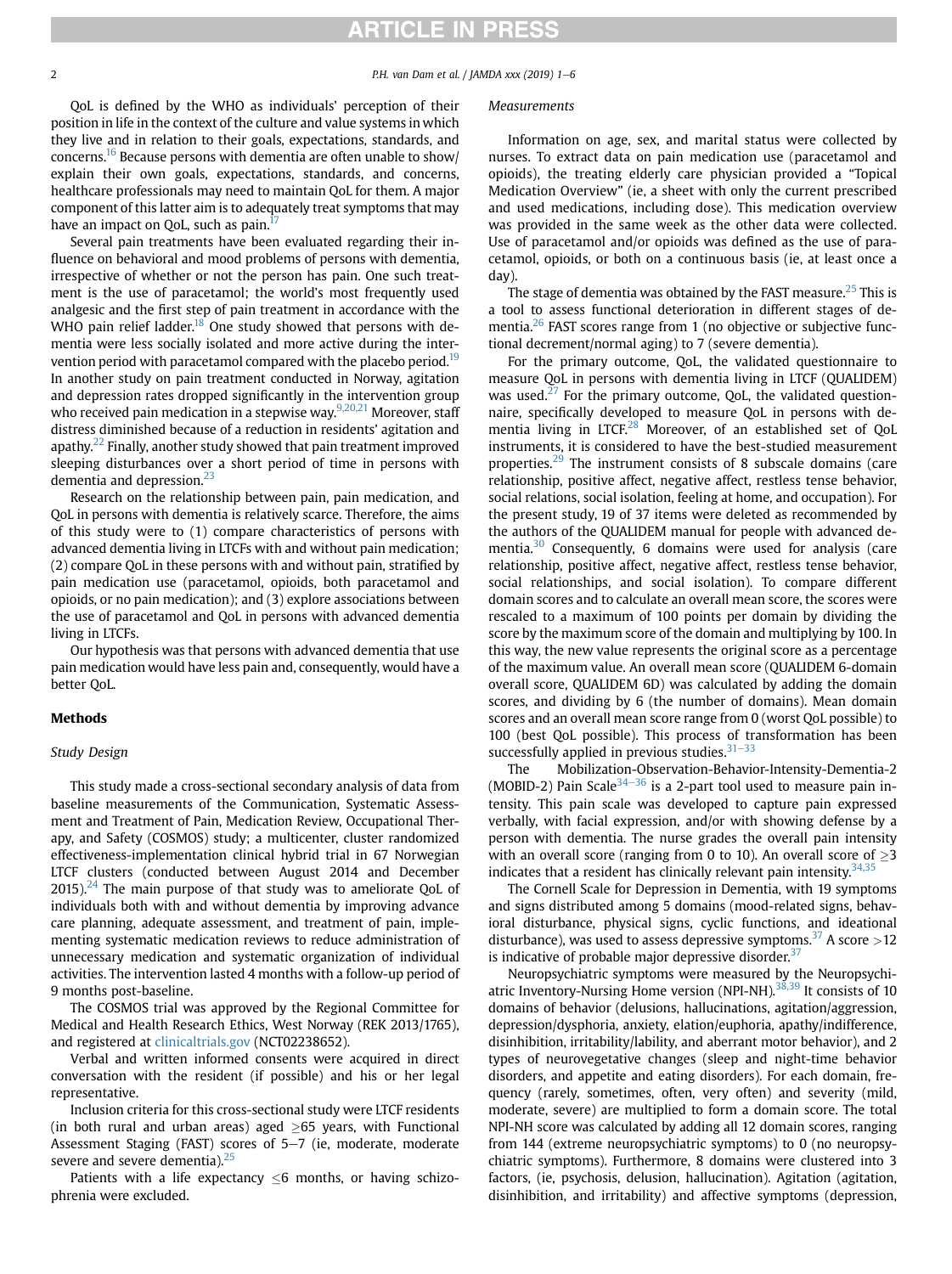<span id="page-2-0"></span>anxiety), as was carried out with Norwegian data, $40$  based on the study of Selbæk et al.<sup>[41](#page-5-0)</sup>

The Physical Self-Maintenance Scale was used to assess physical functioning in terms of activities of daily living  $(ADL).<sup>42</sup>$  This encompasses 6 aspects (toilet, feeding, dressing, grooming, physical ambulation, and bathing) in which professional caregivers rate the level of self-maintenance. Total scores range from 0 (no physical selfmaintenance) to 6 (complete physical self-maintenance).

## Statistical Analysis

To compare characteristics of persons with and without pain medication and QoL for persons with and without pain, independent samples t-tests were used to compare numerical, normally distributed characteristics, whereas Mann-Whitney U-tests were used to compare numerical, non-normally distributed characteristics. Categorical characteristics were compared using  $\chi^2$  tests. The association between QoL and paracetamol use was estimated by linear mixed-effect models, using restricted maximum likelihood. To account for correlation among residents within LTCFs, we included a random intercept for LTCF units. Confounding was minimized by adjusting for opioid use, age, sex, stage of dementia, ADL functioning, neuropsychiatric behavior, mood, and interaction between paracetamol and opioids.

For the QUALIDEM-6D and for each of the 6 QUALIDEM domains, 4 models were computed: (1) in the first model, the effect of paracetamol use on QoL was estimated; (2) the second model contained items from the first model plus confounding variables (age, sex, behavior, mood, stage of dementia); (3) in the third model opioid use was added; and (4) in the final model interaction between paracetamol and opioids was added.

Descriptive analyses were performed with SPSS statistical software, v 23 (IBM Corp., Armonk, NY), and linear mixed-effect analyses were performed with STATA/IC15 (StataCorp 2017 Stata Statistical Software, Release 15; StataCorp LLC, College Station, TX).

# Results

COSMOS data were available for 545 nursing home residents. Of these, 32 residents were excluded because of missing FAST scores, 86 were excluded as they had FAST scores of  $1-4$ , and an additional 20 persons were removed due to missing QUALIDEM data.

Data for 407 persons with dementia were available for analysis (Table 1).

Mean age was 86.6 (standard deviation [SD] 7.3) years and 72.2% was female. Of all residents, 54.1% used paracetamol and 32.7% used 1 or more opioids on a continuous basis. Of these, there was a 25% overlap of participants using both paracetamol and opioids (62.7% used paracetamol, opioids, or both). When stratified into 2 groups (using any pain medication daily and not using any pain medication), the mean age, sex, and marital status did not differ between the 2 groups (Table 1). In the group that used pain medication, the percentage of residents with FAST scores of 7 was significantly higher (24.7%) than in those not using pain medication (15.8%);  $P = .042.$ 

In the total group, the QUALIDEM-6D was 71.3 (SD 16.7). Of the 6 individual QUALIDEM domains, care relationship 76.9 (SD 23.8), positive affect 75.4 (SD 22.4), social relationships 73.5 (SD 21.4), and social isolation 75.2 (SD 23.7) scored above the QUALIDEM-6D mean. "Negative affect" and "restless tense behavior" scored below the QUALIDEM-6D mean (67.0 [SD 26.8] and 59.6 [SD 30.3], respectively).

Compared with the group without pain medication, those who used pain medication had significantly lower QUALIDEM scores on all domains, with the exception of "social relationships" (Table 1).

In the total group, (1) 43.3 had clinically relevant pain scores (MOBID-2 score  $\geq$  3) and (2) the MOBID-2 total pain score was (on average) 2.5 (SD 2.6) (Table 1). The group that used pain medication had a total pain score more than twice that of those not using pain medication [3.2 (SD 2.7) vs 1.4 (SD 2.0),  $P < .001$ ]; moreover, the proportion of clinically relevant pain scores showed a significant difference between these 2 groups (54.0% vs  $25.4\%$ ,  $P < .001$ ).

The mean Cornell total score of the total group was 7.3 (SD 6.1) (Table 1). The mean Cornell score in the group that used pain medication was significantly higher [8.2 (SD 6.6)] than that of the group without pain medication [5.6 (SD 5.2)] (Table 1).

The median of the NPI-NH total score was 12.0 [interquartile range  $(IQR)$  3.0-26.0]. The NPI-NH total score and the subscores on psychosis, agitation, and affective symptoms, were significantly higher in

### Table 1

Characteristics of and Measurements in the Total Group of Persons With Advanced Dementia, Stratified by Pain Medication Use

|                                                             | Total $(n = 407)$ | Pain Medication ( $n = 255$ ) | No Pain Medication ( $n = 152$ ) | P Value |
|-------------------------------------------------------------|-------------------|-------------------------------|----------------------------------|---------|
| Mean age (SD), y                                            | 86.6 (7.3)        | 86.5(7.2)                     | 86.6 (7.4)                       | .878    |
| Female (%)                                                  | 294 (72.2)        | 189 (74.1)                    | 105(69.1)                        | .272    |
| Marital status (%)                                          |                   |                               |                                  | .605    |
| Unmarried                                                   | 47(12.3)          | 31 (11.8)                     | 18(11.8)                         |         |
| Married                                                     | 101(26.4)         | 62(23.6)                      | 40(26.3)                         |         |
| Widow                                                       | 234(61.3)         | 159 (60.5)                    | 80(52.6)                         |         |
| FAST score 7 (%)                                            | 86(21.1)          | 62(24.3)                      | 24(15.8)                         | $.042*$ |
| QUALIDEM-6D 0-100 (SD)                                      | 71.3(16.7)        | 68.8 (17.4)                   | 75.5 (14.6)                      | < .001  |
| A Care relationship 0-100                                   | 76.9 (23.8)       | 74.6 (25.3)                   | 80.9 (20.4)                      | .009    |
| B Positive affect 0-100                                     | 75.4 (22.4)       | 73.1 (22.7)                   | 79.1 (21.3)                      | .010    |
| C Negative affect $0-100$                                   | 67.0(26.8)        | 63.2 (27.6)                   | 72.9 (24.0)                      | .001    |
| D Restless tense behavior 0-100                             | 59.6 (30.3)       | 55.3 (31.3)                   | 66.0 (27.8)                      | .001    |
| F Social relationships 0-100                                | 73.5 (21.4)       | 72.4 (21.5)                   | 75.3 (20.9)                      | .196    |
| G Social isolation 0-100                                    | 75.2(23.7)        | 73.4 (24.7)                   | 78.4 (21.3)                      | .034    |
| MOBID-2 overall pain intensity, $0-10$ (SD)                 | 2.5(2.6)          | 3.2(2.7)                      | 1.4(2.0)                         | < .001  |
| MOBID-2 $>$ 3 (%) <sup>†</sup>                              | 155(43.3)         | 121(54.0)                     | 34(25.4)                         | < .001  |
| Cornell total score 36-0 (SD)                               | 7.3(6.1)          | 8.2(6.6)                      | 5.6(5.2)                         | < 0.001 |
| NPI-Nursing Home total score, 0-144 (IQR)                   | $12.0(3.0-26.0)$  | $13.0(4.0-32)$                | $9.0(2.0-20.0)$                  | .012    |
| Psychosis (delusion, hallucination) $(0-24)$                | $0.0(0.0-3.0)$    | $0.0(0.0-4.0)$                | $0.0(0.0-1.0)$                   | .035    |
| Agitation (agitation, disinhibition, irritability) $(0-48)$ | $3.0(0.0-11.0)$   | $4.0(0.0-12.3)$               | $2.0(0.0-9.0)$                   | .019    |
| Affective symptoms (depression, anxiety) $(0-24)$           | $1.0(0.0 - 6.0)$  | $2.0(0.0-8.0)$                | $0.0(0.0-4.5)$                   | .016    |
| Physical self-maintenance scale, 0–6 (IQR)                  | $1.0(0.0-1.0)$    | $1.0(0.0-1.0)$                | $1.0(0.0-2.0)$                   | .003    |

\*Compared with FAST 5/6 group.

<sup>†</sup>Clinically relevant pain.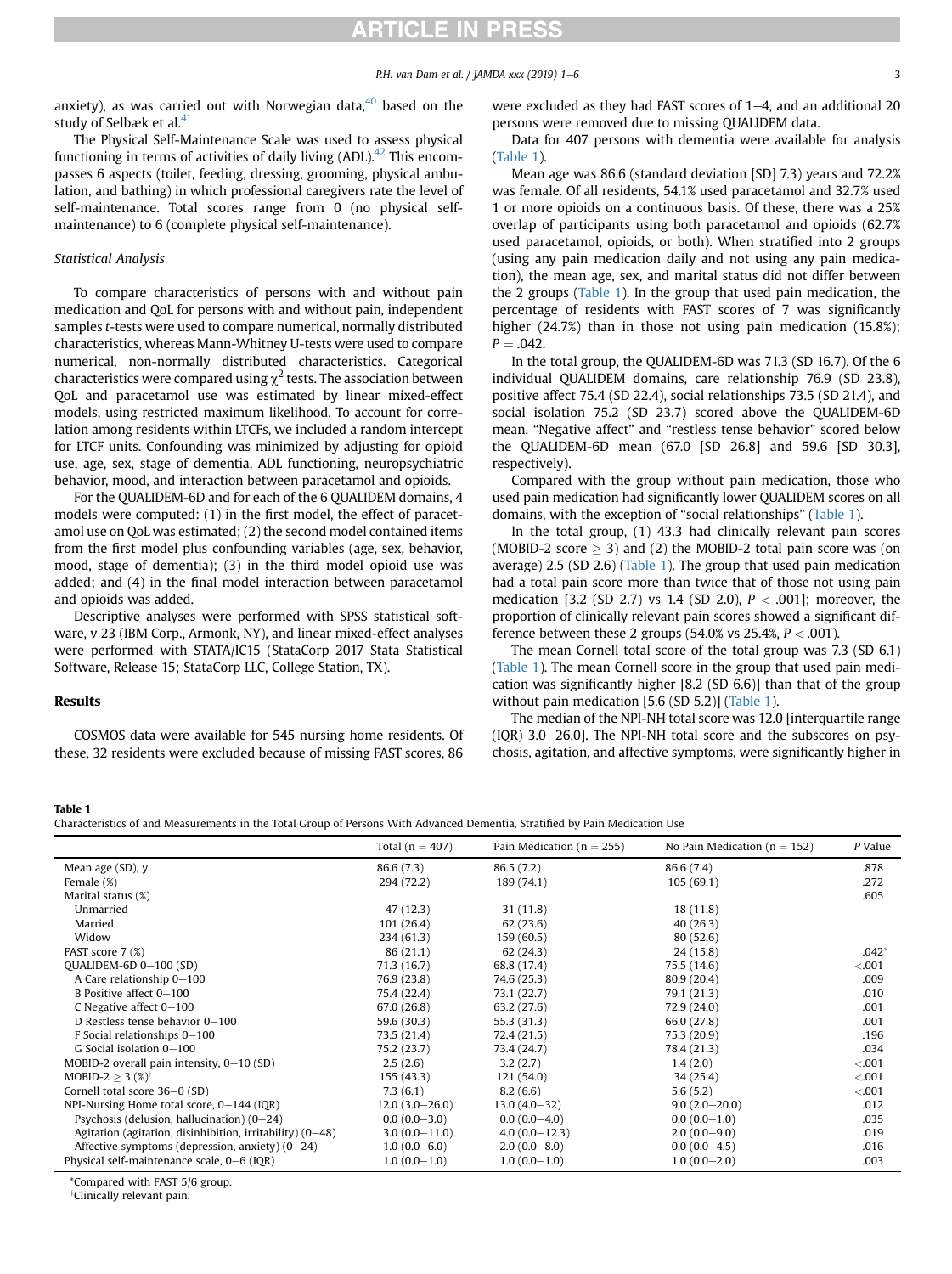the group with pain medication than in the group without pain medication [\(Table 1](#page-2-0)).

The median ADL functioning on the Physical Self-maintenance Scale was 1.0 (IQR  $0.0-1.0$ ). The group without pain medication had better ADL functioning  $[1.0 (IQR 0.0–2.0)]$  compared with those using pain medication [1.0 (IQR 0.0–1.0)];  $P = .003$ .

Figure 1 shows QoL of persons with dementia with and without pain, stratified by pain medication use. In the group with pain (MOBID-2 total score  $>$ 3), persons with dementia that were using no pain medication had better overall QoL according to the QUALIDEM-6D [75.6 (SD 15.8)], compared with persons with paracetamol only [68.2 (SD 15.4)], opioids only  $[65.9$  (SD 11.4)] and persons that used both paracetamol and opioids  $[64.6(SD 18.6)]$ ;  $P = .021$ . The group that used only paracetamol had significantly lower overall QoL when they were (still) in pain (68.2%) compared with having no pain (74.8%;  $P = .031$ ).

Because there were no significant differences in QoL between the groups with and without pain using opioids, both opioids and paracetamol, or no pain medication, only the association between paracetamol and QoL was estimated. The final model of the linear mixed-effects model to estimate the association between paracetamol use and QoL is presented in [Table 2](#page-4-0). When adjusted for confounding variables and interaction between paracetamol and opioids, no significant association was found between paracetamol and overall QoL or in the 6 QoL subdomains.

# Discussion

The main goal of this study was to gain insight into (1) differences in the characteristics of persons with advanced dementia with and without pain medication, (2) the QoL of these persons, and (3) the association between paracetamol use and QoL.

Contrary to our hypothesis, this study shows that, compared with the QoL of persons with dementia who did not use pain medication, the QoL of persons with dementia was lower when they use pain medication daily. This was the case for all QoL domains, with the exception of "social relationships." In addition, this study shows that (1) the pain score of persons with dementia using pain medication was more than twice as high as those without pain medication, and (2) that these individuals had a significantly lower ADL function.

Finally, the results show that paracetamol use was not independently associated with QoL of persons with dementia. Our results are of key importance for the clinician because they stress the need for regular medication review and pain management. Clinicians should not automatically assume that persons with dementia that are



Fig. 1. Quality of life of persons with dementia with and without pain (MOBID-2 score  $\geq$  3), stratified by pain medication use.

\*Independent samples t-test.  $\dagger$ Range 0-100. No pain medication no pain: n = 100, pain:  $n = 34$ . Paracetamol only no pain:  $n = 57$ , pain:  $n = 53$ . Opioids only no pain:  $n = 18$ , pain:  $n = 12$ . Paracetamol and opioids; no pain:  $n = 28$ , pain:  $n = 56$ .

already using pain medication are relieved from their pain, or that they will be relieved from their pain once (any) pain medication is started. Periodical pain assessment and adjustment of pain medication prescriptions are important to diminish under-and overprescription, and side-effects of pain medication as much as possible, to establish or maintain the best possible QoL in persons with advanced dementia.

In this study, the number of pain medications used is comparable to that of a previous study performed in Norway.<sup>[20](#page-4-0)</sup> However, in the present study, the overall number of people having clinically relevant pain scores (MOBID-2  $>3$ ) was lower (43.3%) compared with the Norwegian study  $($ >55%). A possible explanation for this difference could be that, in the Norwegian study, only people with behavioral disturbances were included, whereas in our study this was not the case. Pain could have caused these behavioral disturbances, leading to the higher number in the Norwegian study.

Our data on pain medication use and pain are also comparable with those of studies in other countries. $6,43$  Moreover, the higher number of people using pain medication and still in pain, compared with those that use pain medication without pain, was also found in a study conducted in the United Kingdom.<sup>[44](#page-5-0)</sup>

A major strength of the present study is that, to our knowledge, it is the first to explore the association between pain medication and QoL in this population. A recent study on the implementation of a stepwise multidisciplinary intervention concluded that effective pain management would be of vital importance to establish an optimal  $QoL.<sup>45</sup>$ 

Another strength is that we used the 18-item QUALIDEM questionnaire, rather than the 37-item version, to measure QoL. As we only included people in severe stages of dementia and did not compare them with individuals in lower stages of dementia, we think that the 18-item version of the QUALIDEM is the most appropriate for our group of participants. Also, this avoids including items that are not applicable to be filled in by nurses about persons with advanced dementia, as was also applied in earlier studies. $43,46,47$  Finally, we included all LTCF residents with FAST scores of  $5-7$  and aged  $\geq$ 65 years irrespective of having pain or not, whereas other studies had stricter inclusion criteria besides (severe) dementia (eg, behavioral problems $^{20,36}$  or depression).<sup>[23](#page-4-0)</sup>

A limitation of our study is that we used data from a study that was not specifically designed to address our research questions. For example, we only had information on what medication participants used at baseline, so we do not know how (adequately) the identification and assessment of pain were established before the baseline measurement, and consequently, how adequate the analgesic treatments were prescribed. Moreover, we had no information on what might have changed in the prescriptions of pain medication over time between baseline and the other measurement points at 4 and 9 months in the COSMOS study, so we were unable to examine the association between paracetamol use and QoL over time. Finally, another limitation of our study is that we could not control for the relative presence of painful conditions, because data on these were not present. This might have caused an underestimated the QoL in the pain medication group, because simply having a painful condition could cause more pain and a lower QoL in a person with dementia and presumably there might have been more persons with a painful condition in the pain medication group than in the nonmedication group.

Our comparison of data on the QoL in persons with advanced dementia with and without pain revealed a lower QoL when an individual used paracetamol daily and was (still) in pain. For the other pain medication groups (opioids, opioids and paracetamol, and no pain medication) the same trend was seen; however, this difference was not significant. Either this trend could be based on coincidence, or the groups using opioids or both paracetamol and opioids were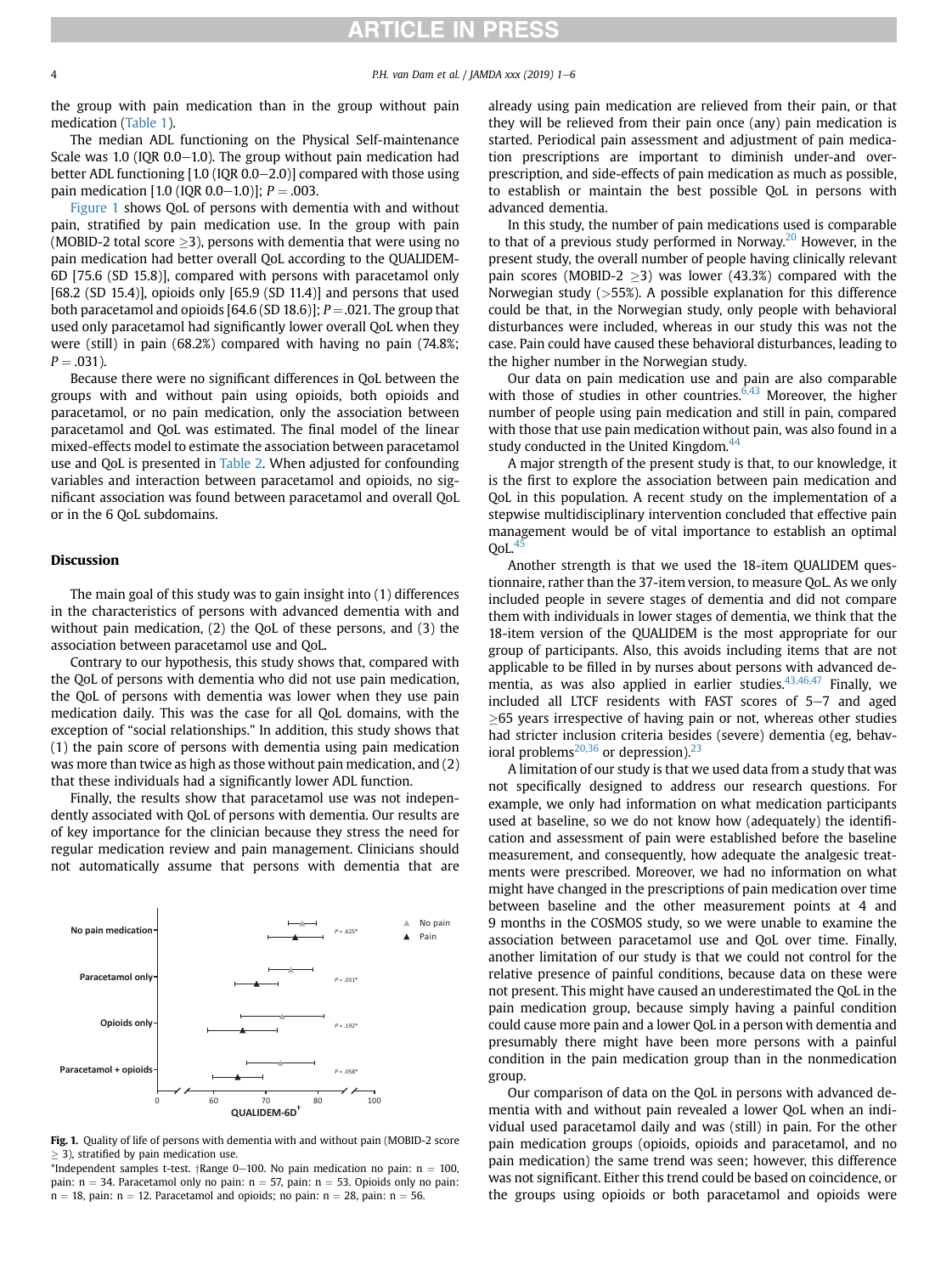# **ARTICLE IN PRESS**

## P.H. van Dam et al. / JAMDA xxx (2019) 1–6 5

<span id="page-4-0"></span>

| Table 2                                                                                          |
|--------------------------------------------------------------------------------------------------|
| Final Linear Mixed-Effects Model of the Association Between Paracetamol Use and Quality of Life* |
|                                                                                                  |

|                                  | Coefficient | Standard Error |         | P Value | 95% Confidence Interval |       |
|----------------------------------|-------------|----------------|---------|---------|-------------------------|-------|
| <b>OUALIDEM</b> domains          |             |                |         |         |                         |       |
| OUALIDEM-6D                      | $-1.181$    | .362           | $-0.87$ | .386    | $-3.850$                | 1.488 |
| A - Care relationship (SD)       | $-1.755$    | 2.353          | $-0.75$ | .456    | $-6.367$                | 2.857 |
| B - Positive affect (SD)         | $-0.668$    | 2.606          | $-0.26$ | .798    | $-5.775$                | 4.440 |
| C - Negative affect (SD)         | $-2.421$    | 2.726          | $-0.89$ | .374    | $-7.764$                | 2.922 |
| D - Restless tense behavior (SD) | $-3.639$    | 2.969          | $-1.23$ | .220    | $-9.458$                | 2.181 |
| F - Social relationships (SD)    | 0.871       | 2.675          | 0.33    | .745    | $-4.371$                | 6.113 |
| G - Social isolation (SD)        | 0.963       | 2.254          | 0.43    | .669    | $-3.455$                | 5.382 |
|                                  |             |                |         |         |                         |       |

\*Adjusted for opioid use, interaction between paracetamol and opioids, age, sex, stage of dementia, ADL functioning, neuropsychiatric behavior, and mood

underpowered. A possible explanation for the lower QoL could be that a person experiences (unpleasant) side-effects (as seen with opioids in a recent study<sup>48</sup>), and/or the effects are insufficient. Also, the pain score of persons with dementia using pain medication in our study was more than twice as high as those without pain medication, which can be caused by badly dosed pain medication. Since this specific population is at increased risk for comorbidity, there is an increased chance of needing pain medication and being at risk to develop sideeffects which can, in turn, decrease ADL function and QoL. This should be borne in mind by physicians when prescribing and evaluating pain medication in persons with advanced dementia.

#### Conclusions/Relevance

Persons with dementia living in LTCF who use pain medication have a lower QoL compared with persons with dementia who do not use any pain medication. These results are of key importance for the clinician because they stress the need for regular medication review and pain management. Periodical pain assessment and adjustment of pain medication prescriptions are important to diminish under-and overprescription, and side-effects of pain medication as much as possible to establish or maintain the best possible QoL in persons with advanced dementia. When measured cross-sectionally, the use of paracetamol is not associated with QoL. More research is needed to further explore the effects of paracetamol use on QoL over time.

# Acknowledgments

The authors thank the patients, their relatives, and the nursing home staff for their willingness to participate in this study. BSH thanks the G.C. Rieber Foundation and the Norwegian Government for supporting our work at the Center for Elderly and Nursing Home Medicine, University of Bergen, Norway. Parts of the work by DDS were carried out at the Biostatistics and Data analysis core facility (BIOS), University of Bergen, Norway.

# References

- 1. World Health Organization. Factsheet Number 362: Dementia. Available at: [http://www.who.int/mediacentre/factsheets/fs362/en/.](http://www.who.int/mediacentre/factsheets/fs362/en/) Accessed January 16, 2017.
- 2. [Mahoney AE, Peters L. The Mahoney Pain Scale: Examining pain and agitation](http://refhub.elsevier.com/S1525-8610(19)30245-2/sref2) [in advanced dementia. Am J Alzheimers Dis Other Demen 2008;23:250](http://refhub.elsevier.com/S1525-8610(19)30245-2/sref2)-[261.](http://refhub.elsevier.com/S1525-8610(19)30245-2/sref2)
- 3. [Achterberg WP, Gambassi G, Finne-Soveri H, et al. Pain in European long-term](http://refhub.elsevier.com/S1525-8610(19)30245-2/sref3) [care facilities: Cross-national study in Finland, Italy, and The Netherlands. Pain](http://refhub.elsevier.com/S1525-8610(19)30245-2/sref3) [2010;148:70](http://refhub.elsevier.com/S1525-8610(19)30245-2/sref3)-[74](http://refhub.elsevier.com/S1525-8610(19)30245-2/sref3).
- 4. [Husebo BS, Strand LI, Moe-Nilssen R, et al. Who suffers most? Dementia and](http://refhub.elsevier.com/S1525-8610(19)30245-2/sref4) [pain in nursing home patients: A cross-sectional study. J Am Med Dir Assoc](http://refhub.elsevier.com/S1525-8610(19)30245-2/sref4) 2008:9:427-[433.](http://refhub.elsevier.com/S1525-8610(19)30245-2/sref4)
- 5. [Malara A, De Biase GA, Bettarini F, et al. Pain assessment in elderly with](http://refhub.elsevier.com/S1525-8610(19)30245-2/sref5) [behavioral and psychological symptoms of dementia. J Alzheimers Dis 2016;50:](http://refhub.elsevier.com/S1525-8610(19)30245-2/sref5) [1217](http://refhub.elsevier.com/S1525-8610(19)30245-2/sref5)-[1225.](http://refhub.elsevier.com/S1525-8610(19)30245-2/sref5)
- 6. [Ahn H, Garvan C, Lyon D. Pain and aggression in nursing home residents with](http://refhub.elsevier.com/S1525-8610(19)30245-2/sref6) [dementia: Minimum Data Set 3.0 Analysis. Nurs Res 2015;64:256](http://refhub.elsevier.com/S1525-8610(19)30245-2/sref6)-[263](http://refhub.elsevier.com/S1525-8610(19)30245-2/sref6).
- 7. Cohen-Mansfi[eld J, Lipson S. Pain in cognitively impaired nursing home resi](http://refhub.elsevier.com/S1525-8610(19)30245-2/sref7)[dents: How well are physicians diagnosing it? J Am Geriatr Soc 2002;50:](http://refhub.elsevier.com/S1525-8610(19)30245-2/sref7) [1039](http://refhub.elsevier.com/S1525-8610(19)30245-2/sref7)-[1044.](http://refhub.elsevier.com/S1525-8610(19)30245-2/sref7)
- 8. [Corbett A, Husebo B, Malcangio M, et al. Assessment and treatment of pain in](http://refhub.elsevier.com/S1525-8610(19)30245-2/sref8) [people with dementia. Nat Rev Neurol 2012;8:264](http://refhub.elsevier.com/S1525-8610(19)30245-2/sref8)-[274.](http://refhub.elsevier.com/S1525-8610(19)30245-2/sref8)
- 9. [Habiger TF, Flo E, Achterberg WP, et al. The interactive relationship between](http://refhub.elsevier.com/S1525-8610(19)30245-2/sref9) [pain, psychosis, and agitation in people with dementia: Results from a cluster](http://refhub.elsevier.com/S1525-8610(19)30245-2/sref9)[randomised clinical trial. Behav Neurol 2016;2016:7036415](http://refhub.elsevier.com/S1525-8610(19)30245-2/sref9).
- 10. [Erdal A, Flo E, Selbaek G, et al. Associations between pain and depression in](http://refhub.elsevier.com/S1525-8610(19)30245-2/sref10) [nursing home patients at different stages of dementia. J Affect Disord 2017;218:](http://refhub.elsevier.com/S1525-8610(19)30245-2/sref10)  $8 - 14$  $8 - 14$  $8 - 14$
- 11. [Sivertsen B, Lallukka T, Petrie KJ, et al. Sleep and pain sensitivity in adults. Pain](http://refhub.elsevier.com/S1525-8610(19)30245-2/sref11) [2015;156:1433](http://refhub.elsevier.com/S1525-8610(19)30245-2/sref11)-[1439.](http://refhub.elsevier.com/S1525-8610(19)30245-2/sref11)
- 12. [Morley JE. Sleep and the nursing home. J Am Med Dir Assoc 2015;16:539](http://refhub.elsevier.com/S1525-8610(19)30245-2/sref12)-[543](http://refhub.elsevier.com/S1525-8610(19)30245-2/sref12).
- 13. [Beerens HC, Zwakhalen SM, Verbeek H, et al. Factors associated with quality of](http://refhub.elsevier.com/S1525-8610(19)30245-2/sref13) [life of people with dementia in long-term care facilities: A systematic review.](http://refhub.elsevier.com/S1525-8610(19)30245-2/sref13) [Int J Nurs Stud 2013;50:1259](http://refhub.elsevier.com/S1525-8610(19)30245-2/sref13)-[1270](http://refhub.elsevier.com/S1525-8610(19)30245-2/sref13).
- 14. [Banerjee S, Samsi K, Petrie CD, et al. What do we know about quality of life in](http://refhub.elsevier.com/S1525-8610(19)30245-2/sref14) [dementia? A review of the emerging evidence on the predictive and explana](http://refhub.elsevier.com/S1525-8610(19)30245-2/sref14)tory value of disease specifi[c measures of health related quality of life in people](http://refhub.elsevier.com/S1525-8610(19)30245-2/sref14) with dementia. Int J Geriatr Psychiatry  $2009;24:15-24$ .
- 15. [Cordner Z, Blass DM, Rabins PV, et al. Quality of life in nursing home residents](http://refhub.elsevier.com/S1525-8610(19)30245-2/sref15) with advanced dementia. J Am Geriatr Soc  $2010;58:2394-2400$ .
- 16. [The Whoqol Group. The World Health Organization quality of life assessment](http://refhub.elsevier.com/S1525-8610(19)30245-2/sref16) [\(WHOQOL\): Position paper from the World Health Organization. Soc Sci Med](http://refhub.elsevier.com/S1525-8610(19)30245-2/sref16) 1995:41:1403-[1409.](http://refhub.elsevier.com/S1525-8610(19)30245-2/sref16)
- 17. [Mossello E, Ballini E. Management of patients with Alzheimer](http://refhub.elsevier.com/S1525-8610(19)30245-2/sref17)'s disease: Phar[macological treatment and quality of life. Ther Adv Chronic Dis 2012;3:](http://refhub.elsevier.com/S1525-8610(19)30245-2/sref17) [183](http://refhub.elsevier.com/S1525-8610(19)30245-2/sref17)-[193](http://refhub.elsevier.com/S1525-8610(19)30245-2/sref17).
- 18. World Health Organization. Pain Relief Ladder. Available at: [http://www.who.](http://www.who.int/cancer/palliative/painladder/en/) [int/cancer/palliative/painladder/en/](http://www.who.int/cancer/palliative/painladder/en/). Accessed January 18, 2017.
- 19. [Chibnall JT, Tait RC, Harman B, et al. Effect of acetaminophen on behavior, well](http://refhub.elsevier.com/S1525-8610(19)30245-2/sref19)[being, and psychotropic medication use in nursing home residents with](http://refhub.elsevier.com/S1525-8610(19)30245-2/sref19) [moderate-to-severe dementia. J Am Geriatr Soc 2005;53:1921](http://refhub.elsevier.com/S1525-8610(19)30245-2/sref19)-[1929](http://refhub.elsevier.com/S1525-8610(19)30245-2/sref19).
- 20. [Husebo BS, Ballard C, Sandvik R, et al. Ef](http://refhub.elsevier.com/S1525-8610(19)30245-2/sref20)ficacy of treating pain to reduce [behavioural disturbances in residents of nursing homes with dementia: Cluster](http://refhub.elsevier.com/S1525-8610(19)30245-2/sref20) [randomised clinical trial. BMJ 2011;343:d4065](http://refhub.elsevier.com/S1525-8610(19)30245-2/sref20).
- 21. [Husebo BS, Ballard C, Fritze F, et al. Ef](http://refhub.elsevier.com/S1525-8610(19)30245-2/sref21)ficacy of pain treatment on mood syn[drome in patients with dementia: A randomized clinical trial. Int J Geriatr](http://refhub.elsevier.com/S1525-8610(19)30245-2/sref21) [Psychiatry 2014;29:828](http://refhub.elsevier.com/S1525-8610(19)30245-2/sref21)-[836.](http://refhub.elsevier.com/S1525-8610(19)30245-2/sref21)
- 22. [Aasmul I, Husebo BS, Flo E. Staff distress improves by treating pain in nursing](http://refhub.elsevier.com/S1525-8610(19)30245-2/sref22) [home patients with dementia: Results from a cluster-randomized controlled](http://refhub.elsevier.com/S1525-8610(19)30245-2/sref22) trial. J Pain Symptom Manage  $2016;52:795-805$  $2016;52:795-805$ .
- 23. [Blytt KM, Bjorvatn B, Husebo B, et al. Effects of pain treatment on sleep in](http://refhub.elsevier.com/S1525-8610(19)30245-2/sref23) [nursing home patients with dementia and depression: A multicenter placebo](http://refhub.elsevier.com/S1525-8610(19)30245-2/sref23)[controlled randomized clinical trial. Int J Geriatr Psychiatry 2018;33:663](http://refhub.elsevier.com/S1525-8610(19)30245-2/sref23)-[670](http://refhub.elsevier.com/S1525-8610(19)30245-2/sref23).
- 24. [Husebo BS, Flo E, Aarsland D, et al. COSMOS](http://refhub.elsevier.com/S1525-8610(19)30245-2/sref24)-[Improving the quality of life in](http://refhub.elsevier.com/S1525-8610(19)30245-2/sref24) [nursing home patients: Protocol for an effectiveness-implementation cluster](http://refhub.elsevier.com/S1525-8610(19)30245-2/sref24) [randomized clinical hybrid trial. Implement Sci 2015;10:131.](http://refhub.elsevier.com/S1525-8610(19)30245-2/sref24)
- 25. [Reisberg B. Functional assessment staging \(FAST\). Psychopharmacol Bull 1988;](http://refhub.elsevier.com/S1525-8610(19)30245-2/sref25)  $24:653 - 659.$  $24:653 - 659.$  $24:653 - 659.$  $24:653 - 659.$
- 26. [Sclan SG, Reisberg B. Functional assessment staging \(FAST\) in Alzheimer](http://refhub.elsevier.com/S1525-8610(19)30245-2/sref26)'s [disease: Reliability, validity, and ordinality. Int Psychogeriatr 1992;4:55](http://refhub.elsevier.com/S1525-8610(19)30245-2/sref26)-[69](http://refhub.elsevier.com/S1525-8610(19)30245-2/sref26).
- 27. [Ettema TP, Droes RM, de Lange J, et al. QUALIDEM: Development and evaluation](http://refhub.elsevier.com/S1525-8610(19)30245-2/sref27) of a dementia specifi[c quality of life instrument. Scalability, reliability and in](http://refhub.elsevier.com/S1525-8610(19)30245-2/sref27)[ternal structure. Int J Geriatr Psychiatry 2007;22:549](http://refhub.elsevier.com/S1525-8610(19)30245-2/sref27)-[556](http://refhub.elsevier.com/S1525-8610(19)30245-2/sref27).
- 28. [Ettema TP, Droes RM, de Lange J, et al. QUALIDEM: Development and evaluation](http://refhub.elsevier.com/S1525-8610(19)30245-2/sref28) of a dementia specifi[c quality of life instrument](http://refhub.elsevier.com/S1525-8610(19)30245-2/sref28)-[Validation. Int J Geriatr Psy](http://refhub.elsevier.com/S1525-8610(19)30245-2/sref28)[chiatry 2007;22:424](http://refhub.elsevier.com/S1525-8610(19)30245-2/sref28)-[430](http://refhub.elsevier.com/S1525-8610(19)30245-2/sref28).
- 29. [Aspden T, Bradshaw SA, Playford ED, et al. Quality-of-life measures for use](http://refhub.elsevier.com/S1525-8610(19)30245-2/sref29) [within care homes: A systematic review of their measurement properties. Age](http://refhub.elsevier.com/S1525-8610(19)30245-2/sref29) Ageing  $2014;43:596-603$  $2014;43:596-603$ .
- 30. Ettema TP, de Lange J, Dröes RM, et al. Handleiding Qualidem. Een meetinstrument voor kwaliteit van leven bij mensen met dementie in verpleeg-en verzorgingshuizen, versie 1, [Manual Qualidem. A measurement instrument Quality of Life in people with dementia in residential care, version 1.]. Available at: <https://assets.trimbos.nl/docs/c418c48f-0711-4f76-bd7a-ce637cfe862f.pdf>. Accessed August 14, 2018.